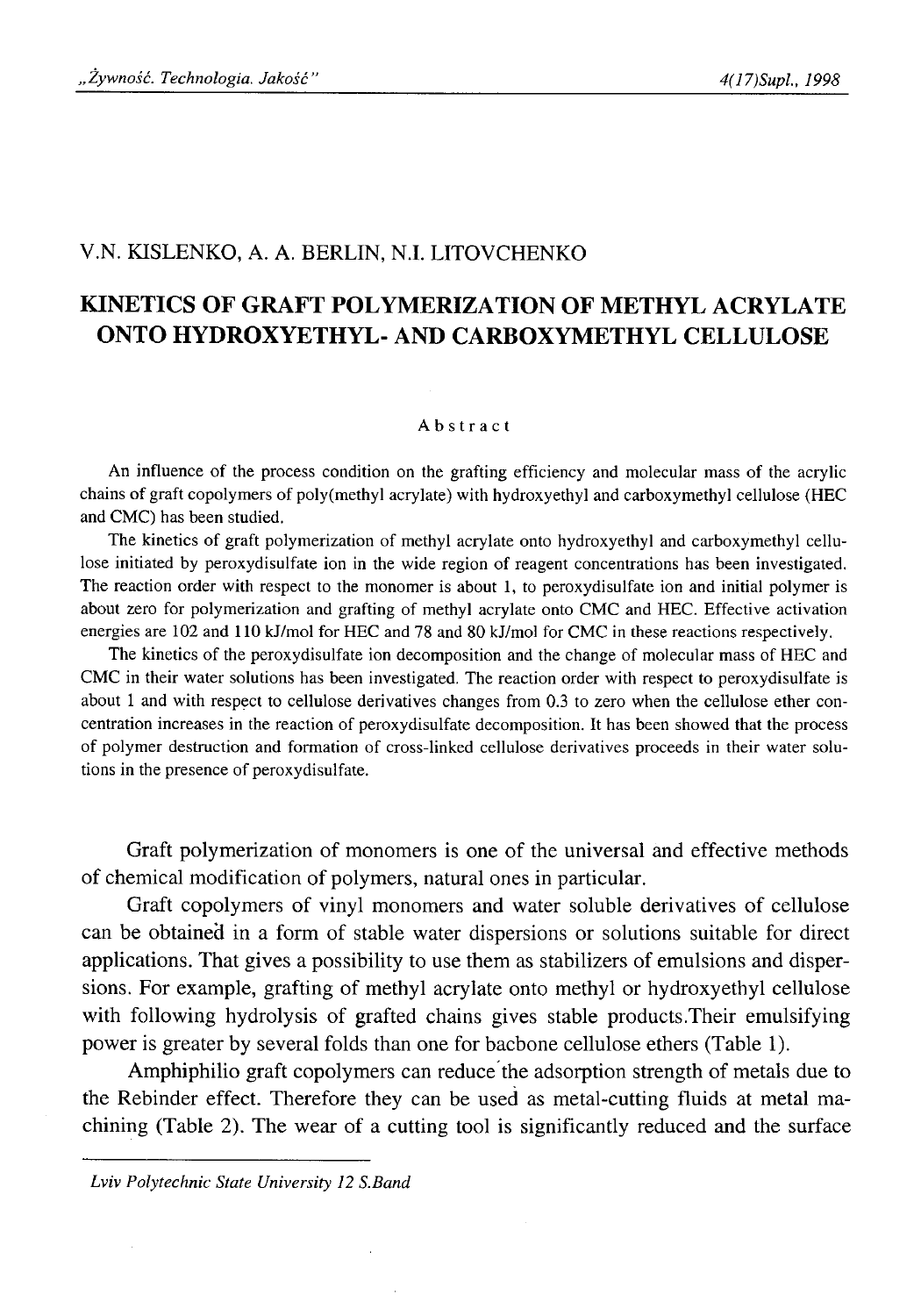quality rises at application of metal-working fluid on a base of graft copolymer of methyl methacrylate with HEC.

Amphiphilic nature of graft copolymers causes the fact that their water dispersions create films insoluble neither in water nor in organic solvents. It allows us to use them as film former. For instaance, dispersions of graft copolymers of fluor-containing monomers and carboxymethyl cellulose are good for fabrio finishing. In paarticular, graft copolymer of perfluoro-heptyl acrylate and carboxymethyl cellulose gives to a fabrio oil- and dirt-repulsive properties. Herewith the fabrios feep them even after 10 washing (Table 3).

**Table 1**

| Specimen                        | T, <sup>o</sup> C | Time of half – separation, s |
|---------------------------------|-------------------|------------------------------|
| Methyl cellulose                | 20                | 9.8                          |
|                                 | 50                | emulsion is not formed       |
|                                 | 20                | 7200                         |
| Graft copolymer of PMA with MC  | 50                | 5400                         |
|                                 | 20                | 25                           |
| Hydroxyethyl cellulose          | 70                | emulsion is not formed       |
| Graft copolymer of PMA with HEC | 20                | >10000                       |
|                                 | 70                | < 10000                      |

Emulsifying ability of cellulose ethers and their graaft copolymers

## Table 2

Effect of metal-working fluid on wear of drills (steel P6M5), diameter 9.2 mm) at drilling of steel X12M. Angle rate of drilling is 59 rad/s, feed is 0.022 mm/rad (regime 1) and 0,03 mm/rad (regime 2)

| Metal-working fluid             | Durability of instru-<br>ment under wear, s |      | Wear on back<br>surface, m |     | Surface quality,<br>class |  |
|---------------------------------|---------------------------------------------|------|----------------------------|-----|---------------------------|--|
|                                 |                                             |      |                            |     |                           |  |
| Emulsol                         | 720                                         | 240  | 0.8                        | 1.1 |                           |  |
| Graft copolymer of poly (methyl |                                             |      |                            |     |                           |  |
| Methacrylate) with              |                                             |      |                            |     |                           |  |
| <b>CMC</b>                      | 5160                                        | 2280 | 0.7                        | 0.7 | 4                         |  |
| <b>HEC</b>                      | 4980                                        | 2160 | 0.7                        | 0.7 |                           |  |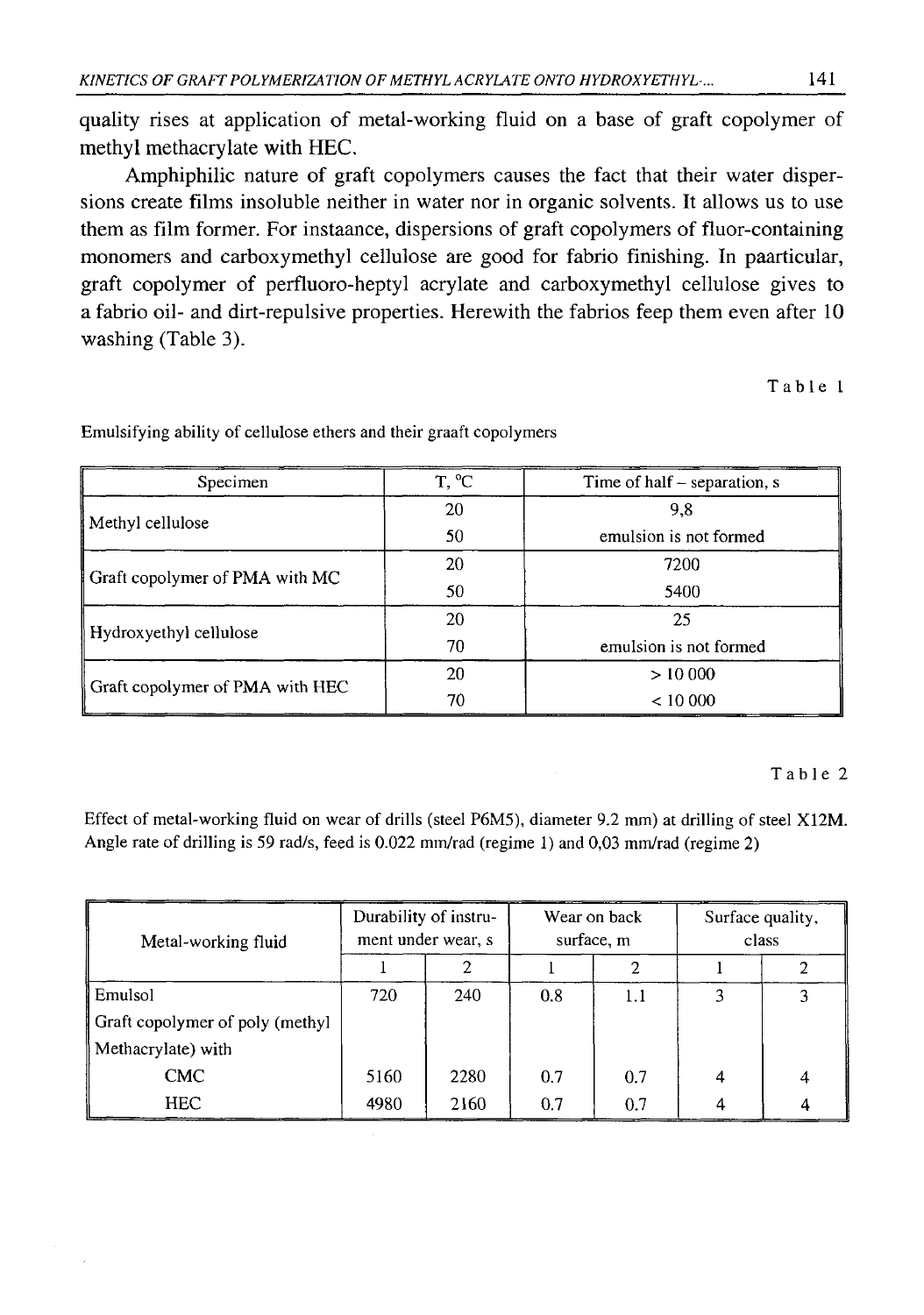### Table 3

| Property              | Change of properties after washing |     |  |  |
|-----------------------|------------------------------------|-----|--|--|
|                       |                                    |     |  |  |
| Oil resistance        | 130                                | 110 |  |  |
| Quality of washing, % | 94                                 | 89  |  |  |
| Water absorption, %   | 119                                |     |  |  |

Change of properties of a fabrio treated with graft copolymer of PFHA with CMC

## **Experimental part**

Methyl acrylate was purified by a method presented in Ref. [1] and rectified. Ammonium peroxydisulfate was recrystallized twice from water. HEC with the polymerization degree of 812 and ethylene oxide content of 32%, Na-CMC with molecular mass  $3.64 \cdot 10^4$  and the substitution degree of 0.74 was used. The Process was carried out in a glass vessel under argon atmosphere at 55-75°C. Concentration of monomer was 0.12-0.98 mol/1, ammonium peroxydisulfate was 2.2-8.8 mmol/1, and cellulose ether was 5-20 g/l. The monomer conversion, S, in the samples determined by a gravimetrio method. The grafting efficiency, δ, was determined by complete extraction of methyl acrylate homopolymer with acetone in Soxhlet extraction apparatus.

Formation of graft copolymers of poly(methyl acrylate) with cellulose ethers was confirmed by IR-spectroscopy investigation of products of graft polymerization (after complete extraction of methyl acrylate homopolymer by acetone and unmodified cellulose ether by water). The absorption bands of cellulose ethers  $(1068, 1026, 885 \text{ cm}^{-1})$ and of poly (methyl acrylate) (1732, 1160, 1198, 1256, 826 cm<sup>-1</sup>) were bound in the products after extraction.

## **Results and discussion**

The investigation of an influence of the process condition on the properties of graft copolymers of poly(methyl acrylate) with hydroxyethyl- and carboxymethyl cellulose showed (Table 4), that the monomer conversion increased, grafting efficiency as well as molecular mass of polyacrylic chains decreased when the monomer/cellulose derivative ratio, initiator concentration and temperature increased. The grafting degree (GD) for all samples is high enough.

Kinetics and mechanism of monomer graft polymerization onto cellulose ethers were investigated to find optimum conditions for copolymer preparation.

The monomer conversion, determining the general polymerization rate of methyl acrylate in the presence of HEC or CMC, and its product by the grafting efficiency,  $S\delta$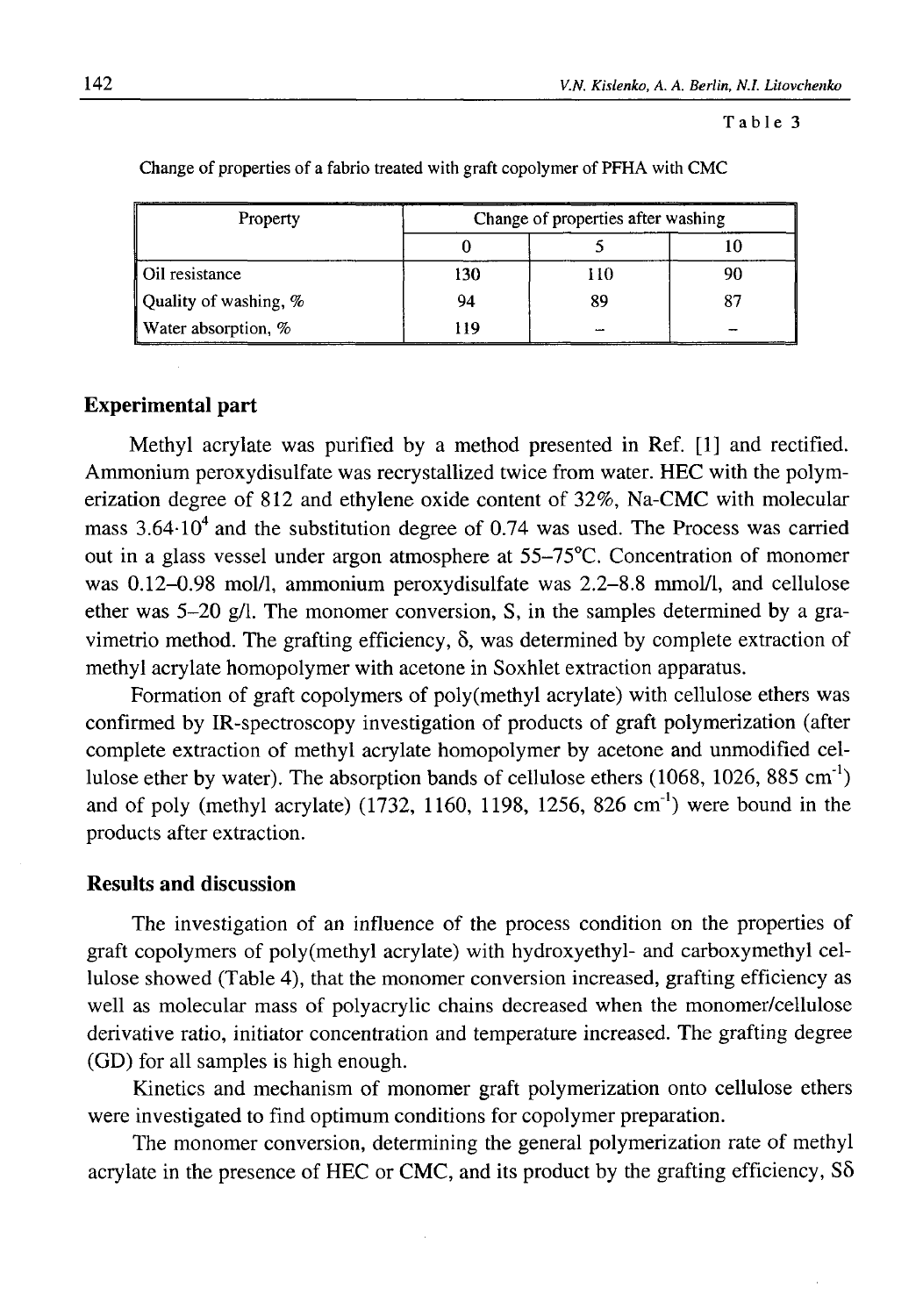(characterising the strict grafting) change proportionally to time at the initial stage of kinetic curves (Fig. 1, 2). An increase in concentrations of a backbone polymer, potassium peroxydisulfate does not depend on the process rate. An increase of temperature carries out to the rise reaction rate. It is worth noting that the rates of the general polymerization process and of strict grafting of MA onto CMC and HEC are close to each other. It is evidence on the faint influence of the nature of a backbone polymer onto the reaction kinetics.

Table 4

| [MA]/[HEC] | $[{\rm S}_2{\rm O}_3{}^2]$ , % | T, °C | S, % | GD, $%$ | δ, % | $M.10^{-5}$ |
|------------|--------------------------------|-------|------|---------|------|-------------|
| by mass    | of mass HEC                    |       |      |         |      |             |
| 2.0        | 10                             | 30    | 94   | 160     | 85   | 2.43        |
| 2.0        | 10                             | 40    | 94   | 151     | 81   | 2.28        |
| 2.0        | 10                             | 50    | 95   | 124     | 65   | 2.00        |
| 2.0        | 10                             | 60    | 95   | 118     | 62   | 1.66        |
| 2.0        | 10                             | 70    | 96   | 114     | 60   | 1.39        |
|            |                                |       |      |         |      |             |
| 2.0        | 2.5                            | 60    | 151  | 151     | 99   |             |
| 2.0        | 5                              | 60    | 137  | 137     | 76   | 1.66        |
| 2.0        | 10                             | 60    | 118  | 118     | 62   | 1.47        |
| 2.0        | 20                             | 60    | 89   | 89      | 47   | 1.33        |
|            |                                |       |      |         |      |             |
| 1.0        | 10                             | 60    | 92   | 92      | 99   |             |
| 2.0        | 10                             | 60    | 118  | 118     | 62   | 1.66        |
| 3.0        | 10                             | 60    | 112  | 112     | 39   | 2.86        |
| 4.0        | 10                             | 60    | 124  | 124     | 32   | 3.94        |
| 6.0        | 10                             | 60    | 136  | 136     | 23   | 4.75        |

Chemical properties of graft copolymers of poly (methyl acrylate) with hydroxyethyl cellulose

The reaction order, calculated from the initial rates, is close to 1 with respect to monomer and to zero with respect to initiator and backbone polymer for the general polymerization process and strict grafting of MA onto HEC and CMC. Effective activation energies are  $102 \pm 12$  and  $110 \pm 14$  kJ/mol for the MA - HEC system, as well as  $78±10$  and  $80±10$  kJ/mol for the MA – CMC system (for the general polymerization process and strict grafting respectively). One should notice that the values of activation energy are close to each other for the general polymerization process and strict grafting.

Interaction of peroxydisulfate with polysaccharides proceeds by radical chain mechanism, to which a reaction rate decrease testifies when radical inhibitors are introduced. Initiation of this processs takes place only trough peroxydisulfate ion homolysis. The reaction rate increases when the hydroxyethyl cellulose concentration grows to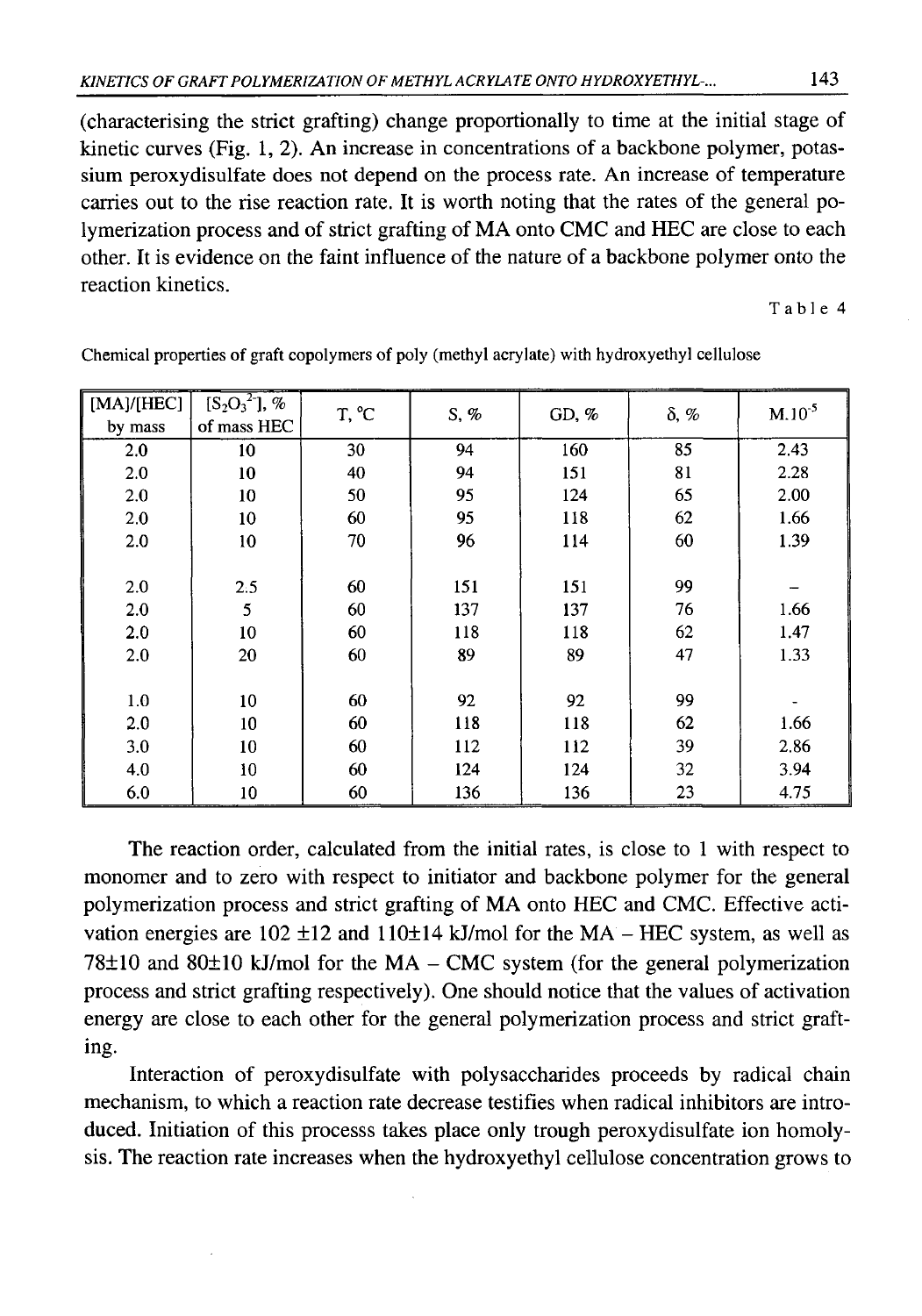10 g/1 then it reachess constaant value (Fig. 3). The rate of peroxydisulfate decomposition is less in CMC solution. The presence of carboxyle groups in the polymer macromolecule considerably decreases peroxydisulfate decomposition rate.



Fig. 1. Change of monomer conversion (a) and of Sô (b) in time for methyl acrylate grafting onto HEC. The initial concentration of monomer is 0.23 mol/1, HEC 20 g/1, ammonium peroxydisulfate 4.4. mmol/l, and temperature 55 (1), 60 (2) 65 (3) and 70 $^{\circ}$  C (4).



Fig. 2. Change of monomer conversion (a) and of S5 (b) in time for methyl acrylate grafting onto CMC. The initial concentration of monomer is 0.23 mol/l, CMC 20 g/l, ammonium peroxydisulfate 4.4 mmol/l, and temperature 55 (1), 60 (2), 65 (3) and 70<sup>o</sup>C (4).

The reaction order, calculated from the initial rates, is close to 1 with respect to peroxydisulfate and changes from 0.3 (when hydroxyethyl cellulose concentration is less than 10 g/1) to zero (at the higher concentrations) with respect to hydroxyethyl cellulose. The reaction order with respect to carboxymethyl cellulose is about zero in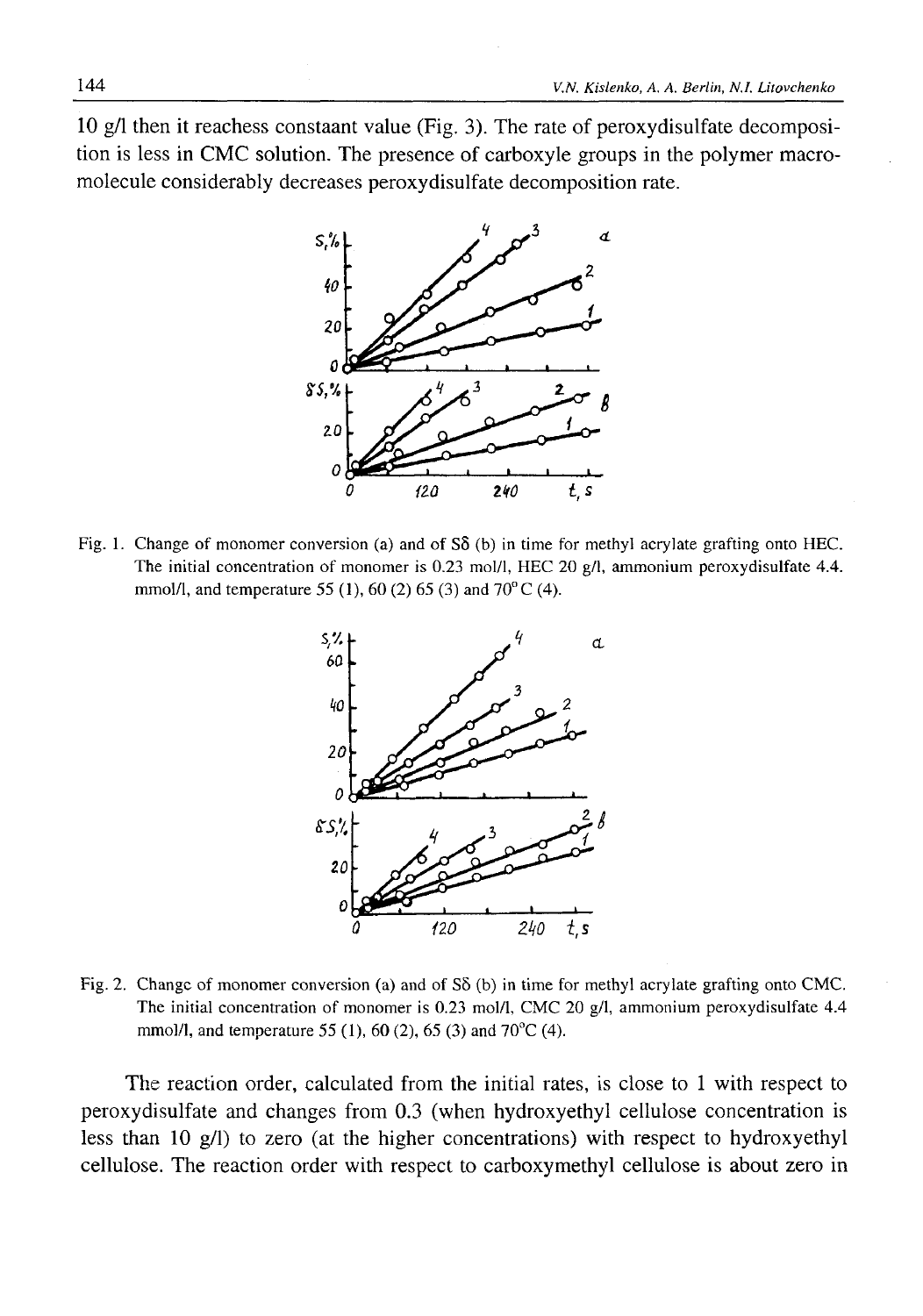the whole range of concentrations. Effective activation energies are 87±4 and 129±8 kJ/mol for peroxydisulfate decomposition in the presence of hydroxyethyl and carboxymethyl cellulose respectively.



Fig. 3. Kinetic curves of ammonium peroxydisulfate decompossition in water (1) and in the presense of hydroxyethyl cellulose at initial concentration of peroxydisulfate 4.4 mmol/1, temperature 70°C and hydroxyethyl cellulose concentration 0.001 (1), 0.01 (2), 0.1 (3), 1 (4) and 3% (5).

It is necessary to note, that under peroxydisulfate action, ecomposition of polysaccharide takes place. Investigation of hydroxyethyl cellulose molecular mas dependence on reaction conversion and peroxydisulfate ion concentration showed, that the polymer decomposition process proceeds (Fig. 4). In addition to this process, the formation of cross-linked polysaccharide has been observed. At the low enough concentration of peroxydisulfate only the anomalous increase in polymer molecular mass proceeds (Fig. 4). This phenomenon may be connect to a polymer radical recombination with the formation of longer chains.



Fig. 4. Changes of intrinsic viscosity of hydroxyethyl cellulose with time at 70°C and peroxidisulfate concentration 0.044 (1), 0.22 (2), 2.2 (3) and 8.8 mol/1 (4).